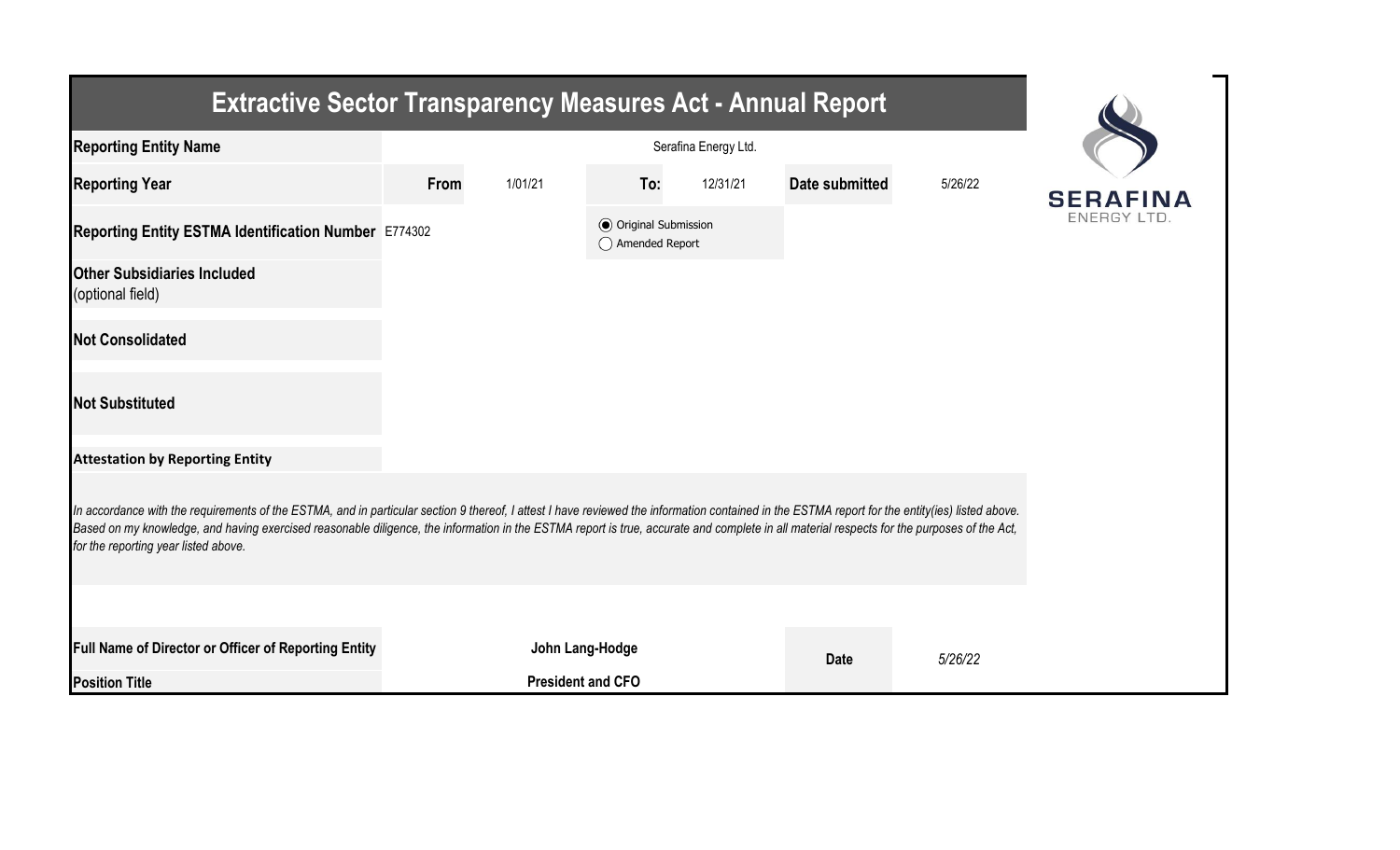| <b>Extractive Sector Transparency Measures Act - Annual Report</b>                                                                                                               |                                              |                                                                                 |                                       |                  |                            |                                |                |                  |                                               |                                      |                                                                                                                                                         |  |
|----------------------------------------------------------------------------------------------------------------------------------------------------------------------------------|----------------------------------------------|---------------------------------------------------------------------------------|---------------------------------------|------------------|----------------------------|--------------------------------|----------------|------------------|-----------------------------------------------|--------------------------------------|---------------------------------------------------------------------------------------------------------------------------------------------------------|--|
| <b>Reporting Year</b><br><b>Reporting Entity Name</b><br><b>Reporting Entity ESTMA</b><br><b>Identification Number</b><br><b>Subsidiary Reporting Entities (if</b><br>necessary) | From:                                        | 1/01/21                                                                         | To:<br>Serafina Energy Ltd<br>E774302 | 12/31/21         | Currency of the Report CAD |                                |                |                  |                                               |                                      |                                                                                                                                                         |  |
|                                                                                                                                                                                  | <b>Payments by Payee</b>                     |                                                                                 |                                       |                  |                            |                                |                |                  |                                               |                                      |                                                                                                                                                         |  |
| Country                                                                                                                                                                          | Payee Name <sup>1</sup>                      | Departments, Agency, etc<br>within Payee that Received<br>Payments <sup>2</sup> | <b>Taxes</b>                          | <b>Royalties</b> | Fees                       | <b>Production Entitlements</b> | <b>Bonuses</b> | <b>Dividends</b> | Infrastructure<br><b>Improvement Payments</b> | <b>Total Amount paid to</b><br>Payee | Notes <sup>34</sup>                                                                                                                                     |  |
| Canada                                                                                                                                                                           | Receiver General for Canada                  |                                                                                 | 17,530,000                            |                  |                            |                                |                |                  |                                               | 17,530,000                           | Federal corporate tax,<br>Carbon tax                                                                                                                    |  |
| Canada -Alberta                                                                                                                                                                  | Government of Alberta                        | Alberta Tax and Revenue<br>Administration                                       | 3,100,000                             |                  |                            |                                |                |                  |                                               |                                      | 3,100,000 Provincial corporate tax                                                                                                                      |  |
| Canada -Saskatchewan                                                                                                                                                             | Government of Saskatchewan                   | Ministry of Finance Revenue<br><b>Division</b>                                  | 8,190,000                             |                  |                            |                                |                |                  |                                               |                                      | 8,190,000 Saskatchewan resource surcharge                                                                                                               |  |
| Canada -Saskatchewan                                                                                                                                                             | Government of Saskatchewan                   | Ministry of Energy and<br>Resources                                             |                                       | 21,710,000       | 240,000                    |                                |                |                  |                                               |                                      | 21,950,000 Crown royalties, freehold production tax, orphan well fund and<br>21,950,000 administrative levy, crown mineral lease rentals and other fees |  |
| Canada -Saskatchewan                                                                                                                                                             | Government of Saskatchewan                   | Ministry of Highways and<br>Infrastructure                                      |                                       |                  |                            |                                |                |                  | 130,000                                       | 130,000                              |                                                                                                                                                         |  |
| Canada -Saskatchewan                                                                                                                                                             | Rural Municipality of Meota<br>No. 468       |                                                                                 | 1,670,000                             |                  | 520,000                    |                                |                |                  |                                               |                                      | 2,190,000 Property tax, rural municipality fees, permits and other fees                                                                                 |  |
| Canada -Saskatchewan                                                                                                                                                             | Rural Municipality of<br>Turtle River No.469 |                                                                                 | 980,000                               |                  |                            |                                |                |                  |                                               |                                      | 980,000 Property tax                                                                                                                                    |  |
| <b>Additional Notes:</b>                                                                                                                                                         |                                              |                                                                                 |                                       |                  |                            |                                |                |                  |                                               |                                      |                                                                                                                                                         |  |